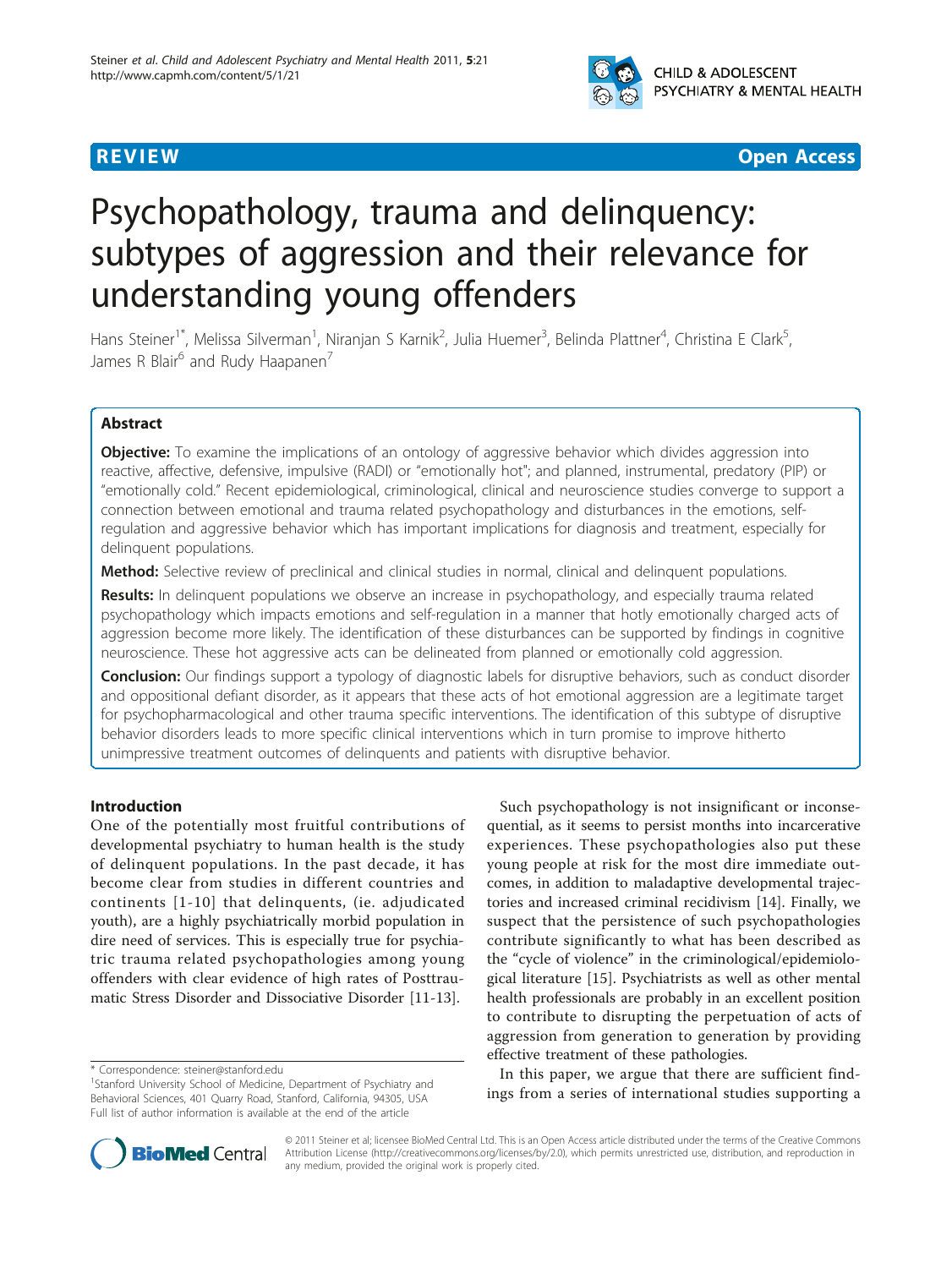trauma related psychopathology specific pathway into and, hopefully, out of juvenile crime. These findings also have implications for the taxonomy of disruptive behaviors and most likely will alter hitherto modest successes in the rehabilitation of juvenile offenders. We have consistently put forward this argument in previous presentations and publications, especially due to our experience as consultants to the California Youth Authority [[16](#page-9-0)].

In the study of juvenile delinquency, we are immediately brought face to face with a paradox: on one hand, problems with disruptive behavior are extremely common in child psychiatric clinics [[17-19\]](#page-9-0). On the other hand, in comparison to problems with attention regulation and even pediatric anxiety and depression, our database is much more restricted when considering young offenders. In an important first step to ameliorate this situation, the DSM and ICD systems introduced diagnostic labels addressing problems of aggression and disruptive behavior from the vantage point of clinical medicine as early as 1980 (DSM-III) [[20](#page-9-0)]. This action corrected a deficiency in the mental health sciences, which up until then, and even somewhat since, has shown a curious disregard for disorders of anger, hostility, aggression and other antisocial behavior. This omission likely reflects the psychiatric pioneers' greater interest in disorders of anxiety, mood, and problems with reality-testing. The introduction of diagnostic labels like conduct disorder and oppositional defiant disorder achieved, for the first time, an important step in the scientific/medical approach to problems of delinquency because they separated diagnosis and treatment from adjudication. This new labeling permitted early identification, preventive intervention and treatment outside the algorithms and confines of the juvenile justice system; a desirable outcome, as these systems are fraught with their of problems and inconsistencies. These labels also re-focused the basic neurosciences on more concerted efforts to delineate the underpinnings of these disorders of aggression [\[21\]](#page-9-0).

The history of the study of aggression from a psychiatric/scientific perspective is therefore a relatively modern one, beginning in the  $20<sup>th</sup>$  century with the work of August Aichhorn (1925) in Vienna [[22\]](#page-9-0). Aichhorn sought to bring the intra-psychic world described by Freud and others, as an explanatory tool to the distinctly social/criminal acts that he witnessed among delinquents. His study published under the title "Wayward Youth" forms one of the key scholarly pieces in the study of modern aggression and marked the beginning of a synthetic approach by bringing in the clinical point of view; delinquents could be viewed as patients, sufferers. Those who inflicted harm on others could be approached from a medical/psychological perspective. His book contains case histories especially in the third chapter, which when stripped of their local Viennese color, stand as examples of delinquent youths in the modern Industrialized Western nations, as they struggle with highly traumatic events, such as parental death, threats to their own lives and abusive parenting.

Other landmark studies brought in the impact of social isolation and displacement in the genesis of antisocial behavior. John Bowlby [[23](#page-9-0)] utilized the British relocation of youths into the countryside during World War II to study the plight of young people and their propensity to become criminals in the wake of dislocation from home and while struggling with separation from their families of origin. "Forty-Four Juvenile Thieves: Their Character and Home Life" in 1944 links traumatic events surrounding separation to the development of antisocial and aggressive behavior [[24\]](#page-9-0). This line of research connected the emergence of disruptive behavior to the occurrence of life changing events.

Expanding on these ideas, two other pioneers, Fritz Redl and David Wineman put forward a set of ideas in "Children Who Hate: The Disorganization and Breakdown of Behavior Controls" (1951) about re-socialization of aggressive youths [[25\]](#page-9-0). Redl did not believe that counseling or psychotherapy were sufficient to effect change for youth, and instead sought to create a new therapeutic milieu within which children could learn about their behaviors and then change them. This thinking was in line with Aichhorn, who thought that aggression was a normative phenomenon that yielded to positive developmental influences. Such thinking also connects with the insights from ethology [\[26](#page-9-0)] that found that aggression has an adaptive purpose and can be shaped developmentally in a pro-social context, and further redirected and refined. The basic assumptions of this philosophy continue to be found in modern residential programs [[27\]](#page-9-0) and certainly inform the theories of criminological treatment and rehabilitation [\[28\]](#page-9-0). As we shall see below, the planned, instrumental, proactive (PIP) subtype of aggression is a good candidate for such treatment, as there are currently (few if any) other interventions that can affect such complex behaviors. Medications, short of rendering the patient unconscious, are only modestly effective against such complex behaviors which run on multiply layered neuroarchitectures. From these early beginnings, there is a thread of studies up until the present that repeatedly document the impact of environmental adversity in many different forms as being highly relevant to the genesis of maladaptive aggression [\[16](#page-9-0)].

At the same time, other authors have pursued the idea that there are a set of intrapersonal factors which puts the individual at risk for problems with maladaptive aggressive behavior. Ever since the classic monograph by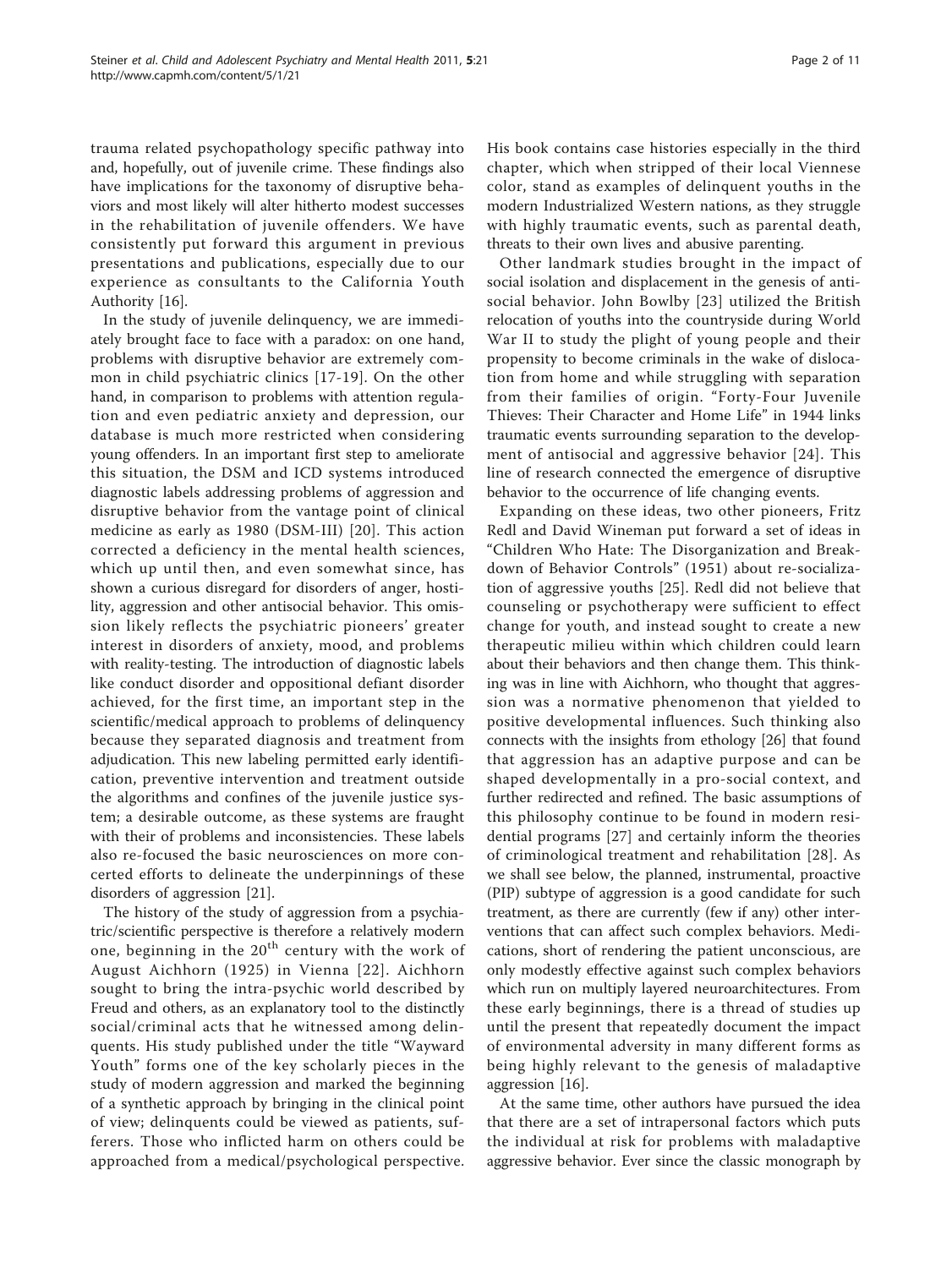Hervey Cleckley [\[29](#page-9-0)], studies of genes, heart rate, galvanic skin response, cortisol and many other indicators of arousal under duress have documented the fact that in certain individuals, with maladaptive patterns of aggression, stress reactivity is reduced across all channels of expression [\[30](#page-9-0)-[34\]](#page-9-0). The term "Psychopathy" popularized by Cleckley, seeks to delineate those that struggle with repeatedly committing such calculated acts, while demonstrating little remorse. Recent imaging studies are beginning to identify the CNS pathways in adolescent individuals with callous-unemotional traits which appear quite distinct from areas of the brain affected with more impulsive, reactive aggression [[21](#page-9-0)]. Thus, while the observable outcome may be similar in terms of descriptive behavior, the neurobiological underpinnings of people committing aggressive acts in the context of psychopathy are distinct from those who react aggressively to a perceived of imagined threat. Recent epidemiological studies of youths in a 2-year prospective design also point in the same direction [[35,36\]](#page-9-0), prompting the authors to call for inclusion of a diagnostic subdivision on the basis of callous-unemotional traits.

We would like to further support these efforts by summarizing data from another dimension; emotionally charged aggression which seems to have a special relationship to psychiatric disorders of trauma [\[37](#page-10-0)].

# A Very Old and New Division for Disorders of Maladaptive Aggression

In the law, there has been a long standing distinction between crimes of passion or crimes of malice and forethought. This distinction is present in all cultures and has endured over thousands of years. The bifurcation in pertinent neuro-scientific findings lends new support to this distinction. At the present time, our existing taxonomy does not reflect these distinctions which capture the processes by which aggressive acts come to be [[17,18](#page-9-0)]. Oppositional Defiant Disorder, Conduct Disorder and Intermittent Explosive Disorder, the paraphilias and sexual disorders involving aggressive acts do not specify whether these symptoms are generated in emotionally-charged or carefully planned psychological states [[38\]](#page-10-0).

This lack of distinction leads to a within-class heterogeneity that in turn renders these diagnostic labels less useful. Disruptive behavior disorders are co-morbid with disorders as wide ranging as substance dependence, mental retardation, autism, PTSD, bipolar disorder and depression [[39](#page-10-0)]. This heterogeneity of diagnostic categories is increasingly problematic in an era of developmental psychiatry where we are acquiring increasingly specific treatment methods for specific disorders. After having diagnosed someone with conduct disorder, the clinician is still left with questions as to which treatment

would be most appropriate. This is partly a function of the relatively limited number of clinical trials in this population [[40\]](#page-10-0) but also a result of having two very different sets of symptoms under one set of diagnostic caregories.

Could we improve our approach to disruptive behaviors by seriously considering an emotional/trauma specific form of aggression that is distinct from disorders generated predominantly by deficient arousal, empathy and self-regulation? Using recent progress in the cognitive neurosciences, we propose a new theoretical framework for psychiatric approaches to aggression and antisociality and report some results that test this new framework in populations with high ecological validity.

Over the last few decades there have been attempts to subdivide aggressive behavior, which have been well described in criminological and more recently in the developmental psychiatry literature [\[41](#page-10-0)]. Table [1](#page-3-0) shows a summary of the many ontological categorical divisions of antisocial/disruptive behavior that have been made by various investigators and researchers of aggression [[42-49\]](#page-10-0).

Across investigators, these categories generally share a two-part division which can be broadly grouped; acts of reactive, affective, defensive and impulsive aggression, on one hand, and acts of proactive, instrumental and planned aggression [\[50](#page-10-0)]. By relabeling the first grouping as emotionally "hot" aggression, we can combine the descriptors of this label into a new acronym (RADI). These are acts of unplanned, very often overt aggression. The perpetrator anticipates a potentially negative outcome of a situation, but feels the need to act aggressively to avert a negative outcome (such as being attacked), while understanding that his acts are outside of the social norm. The triggering and perpetuating emotions are almost uniformly negative and run the gamut from fear, disgust, contempt, to sadness, rage, and frustration. Following the event, the perpetrator knows that he or she has done wrong and is usually contrite, assuming responsibility for the actions without necessarily knowing why he or she acted in the manner that they did.

On the other side of the taxonomy are acts of aggression that are but one form of instrumental behavior [[21\]](#page-9-0). These acts are carefully planned, very often covert and they are viewed in a positive light be the perpetrator, who anticipates a positive outcome (such as acquisition of goods or territory, or improved social standing). The triggering/perpetuating emotions are usually muted, but can be positive: interest, even happiness. The labels generate the acronym PIP, designating emotionally "cold" aggression [[50](#page-10-0)]. Implicit in this model is the fact that all these forms are part of a normal human repertoire of behavior that facilitates survival [[26](#page-9-0)]. There is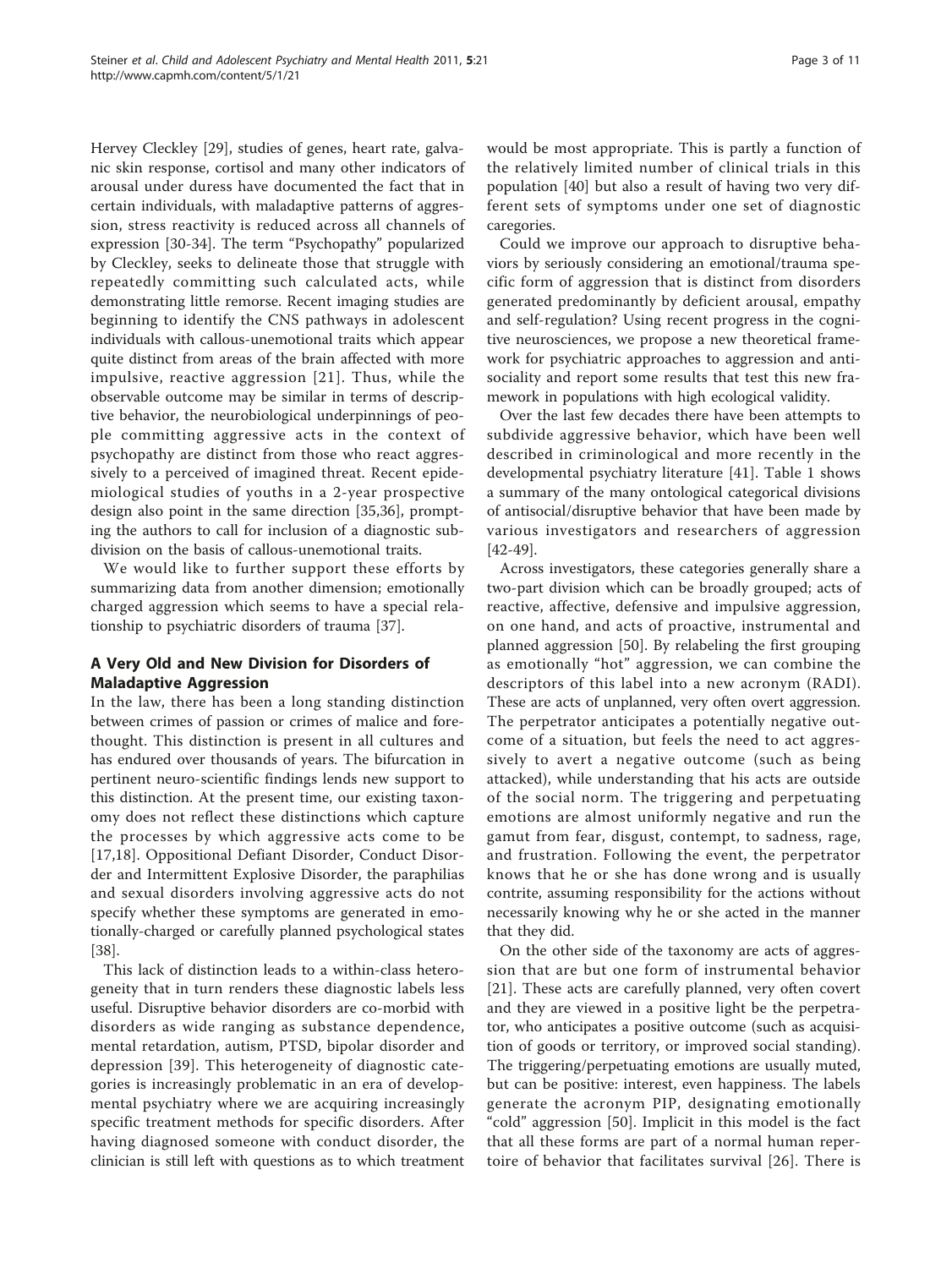| Subtypes of Aggression                                | <b>Predominant Empirical Support</b>                                          |
|-------------------------------------------------------|-------------------------------------------------------------------------------|
| Overt/Oppositional/Covert [42]                        | Prospective, developmental, human                                             |
| Reactive/Proactive [43]                               | Prospective, developmental, human                                             |
| Affective/Predatory [44]                              | Experimental, clinical, developmental, human                                  |
| Defensive/Offensive [45]                              | Experimental, animal                                                          |
| Socialized and Under - Socialized [46]                | Clinical, developmental, human                                                |
| Impulsive/Controlled [47]                             | Forensic, clinical, human                                                     |
| Hostile/Instrumental [48] Impulsive/Premeditated [49) | Clinical, experimental, developmental Forensic, adult, clinical, experimental |

<span id="page-3-0"></span>Table 1 Empirically Supported Subtypes of Aggression

nothing intrinsically pathological about either form of aggression provided they occur in an appropriate context. RADI aggression is useful in defending one's own under threat; PIP aggression leads to positive outcomes in highly competitive situations. PIP aggression may be adaptive on Wall Street and in other extremely competitive settings. It is only when RADI and PIP occur in a clustered forms, are out of context, are unusually severe and disproportionate to their trigger, or do not cease once the other has signaled defeat that they alert a clinician's attention to look for more signs of psychopathology [\[41\]](#page-10-0).

## The Neuroscience of Hot and Cold Aggression

Recent research in the neuroscience of aggression support the division into PIP and RADI subtypes [[21](#page-9-0)]. Findings regarding the two forms in imaging and cognitive neuroscience provocation studies point to the fact that these two forms of aggression run on different neuroarchitectures. These have been discussed these in great detail in other publications [[21,](#page-9-0)[51](#page-10-0),[52\]](#page-10-0) and will only be briefly summarized.

In both forms of aggression, we see structures that serve as activators and regulators for the aggressive acts. In both forms, it is likely that these architectures stand in a homeostatic balance. Pathology can result if there is excessive activation, deficient down-regulation or both. Defects in the system most likely can be induced by endogenous (e.g. constitutional, genetic) factors, or exogenous factors, such as trauma, deficient nutrition, brain damage, etc,; or a combination of both. Concerning the architectures related to hot RADI aggression, work with humans and animals have identified a distinct, hardwired circuit, present from very early development upon which forms the basis for the activating arm of hot aggression. The circuit is part of the threat response system and runs from the medial nucleus of the amygdala to the medial hypothalamus and from there to the dorsal half of periaquaeductal gray. Controlling and downregulating structures that have been identified are in the anterior cingulated, the ventrolateral and orbital-prefrontal cortex. The system reacts to threat and fear inducing stimuli in a modular fashion: low doses of

threat result in freezing. Increasing levels of threat results in flight. The final response is fight - rearing up, when the animal finds itself trapped in conditions of inescapable threat. This last and final step is perhaps closest to the situation that humans find themselves in during severely abusive or life-threatening situations, and where escape is impossible (e.g. immaturity and dependency). These structures can become dysregulated [[21\]](#page-9-0) by facilitating emotional activation, to the point where they overwhelm the capacity of the regulating structures to contain emotional activation. (A predominantly exogenous case in point would be traumatic emotional discharge; an endogenous example the excessive activation present on a genetic basis in a bipolar patient). Dysregulation can also occur when there are endogenous or exogenous impediments in the controlling structures (as might be the case in traumatic brain injury along the lines of the classical case of Phineas Gage; or in certain forms of autism). Damage to the basic threat circuits in the relevant frontal lobe regions has been shown to increase the risk of RADI aggression in children [[53\]](#page-10-0) and adults [[54](#page-10-0)]. In a recent study of conduct disordered youth with an extensive history of trauma, our research group found that these youth often conflated the experiences of sadness, fear and anger [[55\]](#page-10-0). This lack of ability to differentiate these emotional states goes to the heart of the functionality threat response system and may explain why these youth express higher levels of RADI aggression when functioning under moderate levels of duress. Emotions are not distinct experiences, and they do not lead to emotion specific action. Any stress can be perceived as threat if the relevant control circuit is damaged and activates the self-defense system.

In contrast, the neuro-architectures supporting PIP or cold aggressive acts seem to run on a wider network of less hard-wired circuitry, perhaps not fully present early in development, but slowly formed under the influence of shaping social forces. Utilizing multiple structures that stand in more flexible interplay [[21](#page-9-0),[51,52\]](#page-10-0) cold aggressive behaviors are similar to other forms of instrumental behaviors, such as deceit, which appears to draw widely on diverse brain resources to accomplish a very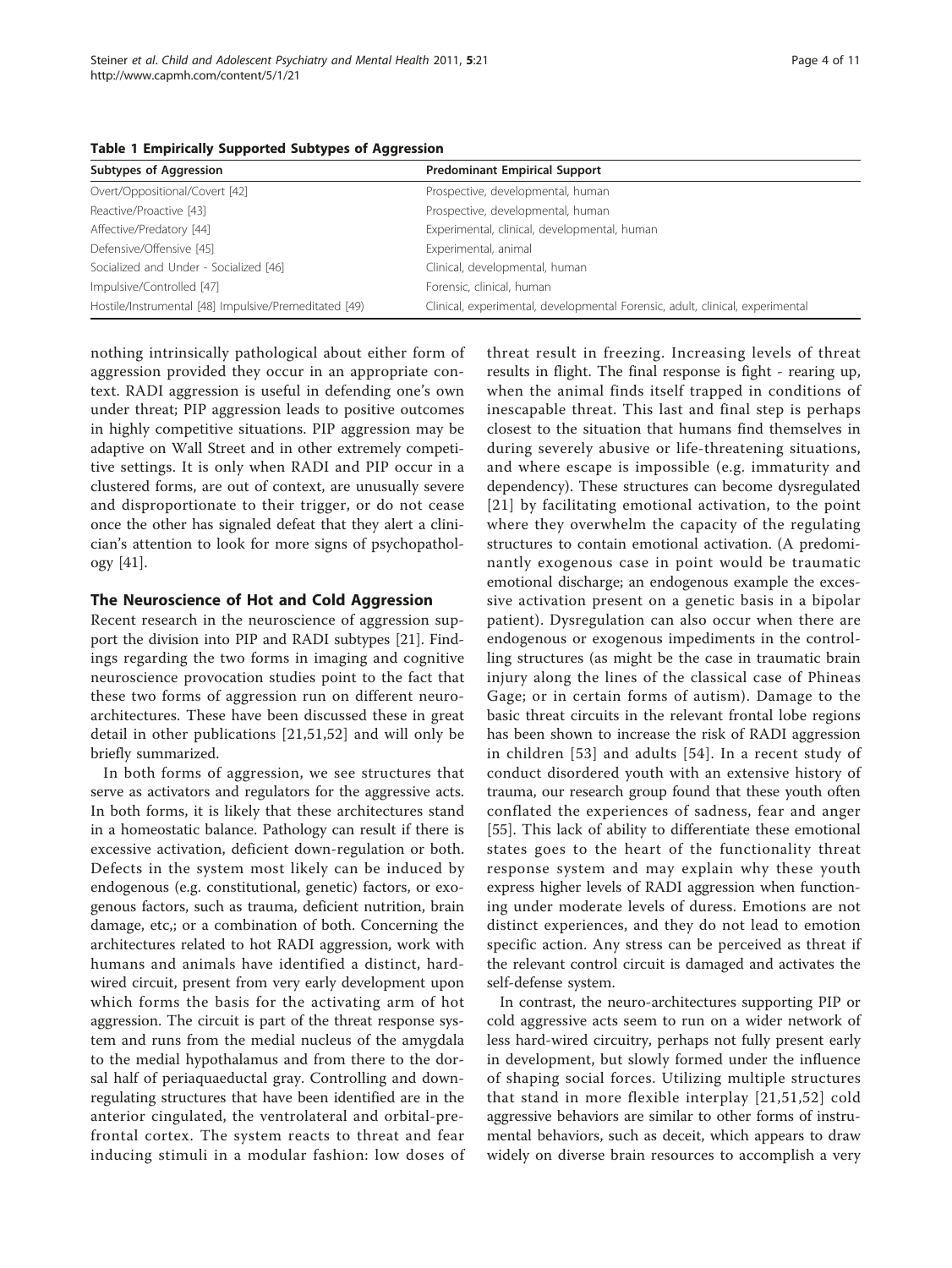complex task. The planning of the aggressive act, the consideration of the proper timing and context, the consideration for disguise and escape all involve careful action which is usually not done well in a state of high negative emotional charge. It is difficult to be impulsive while carrying out the heist of diamonds from the Topkapi Museum, to conjure up a grand cinematic example. The most appropriate animal model for PIP is the cat laying in wait for the mouse to appear out of her domicile. The cat is focused, calm, ready to jump, not frightened, angry and sad. Most recently, there have been fMRI studies suggesting that in adolescents with callous unemotional traits, the connection between the emotional amygdala respond less to others fearful faces, but not in angry and normal faces [\[52](#page-10-0)]. In a similar finding, Popma et al [\[32\]](#page-9-0) showed that some children with disruptive behavior disorders showed decreased reactivity in a range of emotional activation channels (self report, cortisol, heart rate). Karnik et al. [[33\]](#page-9-0) reported, that in incarcerated older males, heart rate and self reported response to a standardized speech task was significantly lower than in age matched normal adolescents. Interestingly, it was also found that younger boys in juvenile hall who were still living under conditions of continuous threat showed elevated heart rates, as one would expect from children who are being actively traumatized. These findings remained significant after controlling for age effects [[33\]](#page-9-0).

On the side of regulatory structures, a recent finding in an fMRI study of 42 children with psychopathic traits (mean age 14, range 10 to 17) reports [\[51\]](#page-10-0) that these children have abnormal ventro-medial prefrontal cortex responsiveness during a Reversal Learning Task. These effects were maintained while controlling for the presence or absence of ADHD. In contrast to normal and ADHD adolescents, these individuals with psychopathic traits persisted in a losing strategy during their reversal learning task, instead of shifting sets as the other children did. This deficit if confirmed in a larger scale study could relate to the "inability to learn from experience" that is often observed in psychopathic individuals.

Scaling up The Model: Looking at Larger Samples While the neuroscience studies of aggression have yielded exciting and potentially useful findings of hot and cold aggression, the challenge remains that most of these studies have limited sample sizes mostly due to the present research techniques involving functional neuro-imaging. Laboratory based studies always leave open the question of external validity, especially when working with delinquent populations. The question that arises is whether PIP and RADI forms of aggression can be used to effectively separate clinical and non-clinical samples. Do these two forms of aggression present

differently; are there correlates of clinical significance? What is the degree of their overlap, and how much does one form predict the presence of the other? Finally, can we employ this distinction to clinical trials and show that they make a difference?

# Measuring Radi and Pip Aggression

To enable researchers and clinicians to use the proposed sub-typing of aggression, tools are needed to accurately and consistently assess the presence of PIP and RADI aggression. At the present time, there is no single diagnostic tool that spans the entire age range and measures both of these constructs. Instruments do exist that capture either one or the other of these typologies [[18,](#page-9-0)[41](#page-10-0)], but not all have been used extensively, across the life span, and most of them have found limited use in incarcerated youth populations.

A potential solution to this methodological problem is the utilization of well-established screening instruments for youths that contain related constructs. Evidence is developing that suggests that the existing and widely used diagnostic system developed by Achenbach and colleagues contains the two subtypes under different labels. The Child Behavior Checklist (CBCL) and its companion tool the Youth Self-Report (YSR) [[56\]](#page-10-0) both assess dimensions of "aggressive behavior" and "delinquent behavior" within its subscales in the version of 1999-2000. These scales were later relabeled in 2001. Ligthart and colleagues (2005) have reported that the CBCL (for 4-18 year olds) seems to contain two factors which they identified as "relational" and "direct" aggression [[57\]](#page-10-0). In their study of over 7000 7-year old twin pairs using a principal components analysis, they were able to identify these subtypes. In boys they found a correlation between the two subtypes of 0.56 and 0.47 for girls. Boys appeared to score higher for both types of aggression. These findings fit within our emerging understanding of PIP and RADI aggression. In this schema, relational aggression would fall under PIP while direct aggression corresponds to RADI.

This finding is supported by other previous research. In a study by Achenbach et al. [\[58](#page-10-0)], experts rated CBCL items for consistency with the diagnostic categories of the Diagnostic and Statistical Manual of Mental Disorders [[59\]](#page-10-0), thus combining empirical and diagnostic approaches. Five out of six items of the direct aggression factor were found to describe symptoms of conduct problems, while none of the items of the first factor did. Five of the items belonging to the relational aggression factor were found to be consistent with oppositional defiant behavior problems, and two of them were consistent with attention deficit hyperactivity problems. The other aggression items did not meet the authors' criteria for consistency with DSM categories. Thus, the direct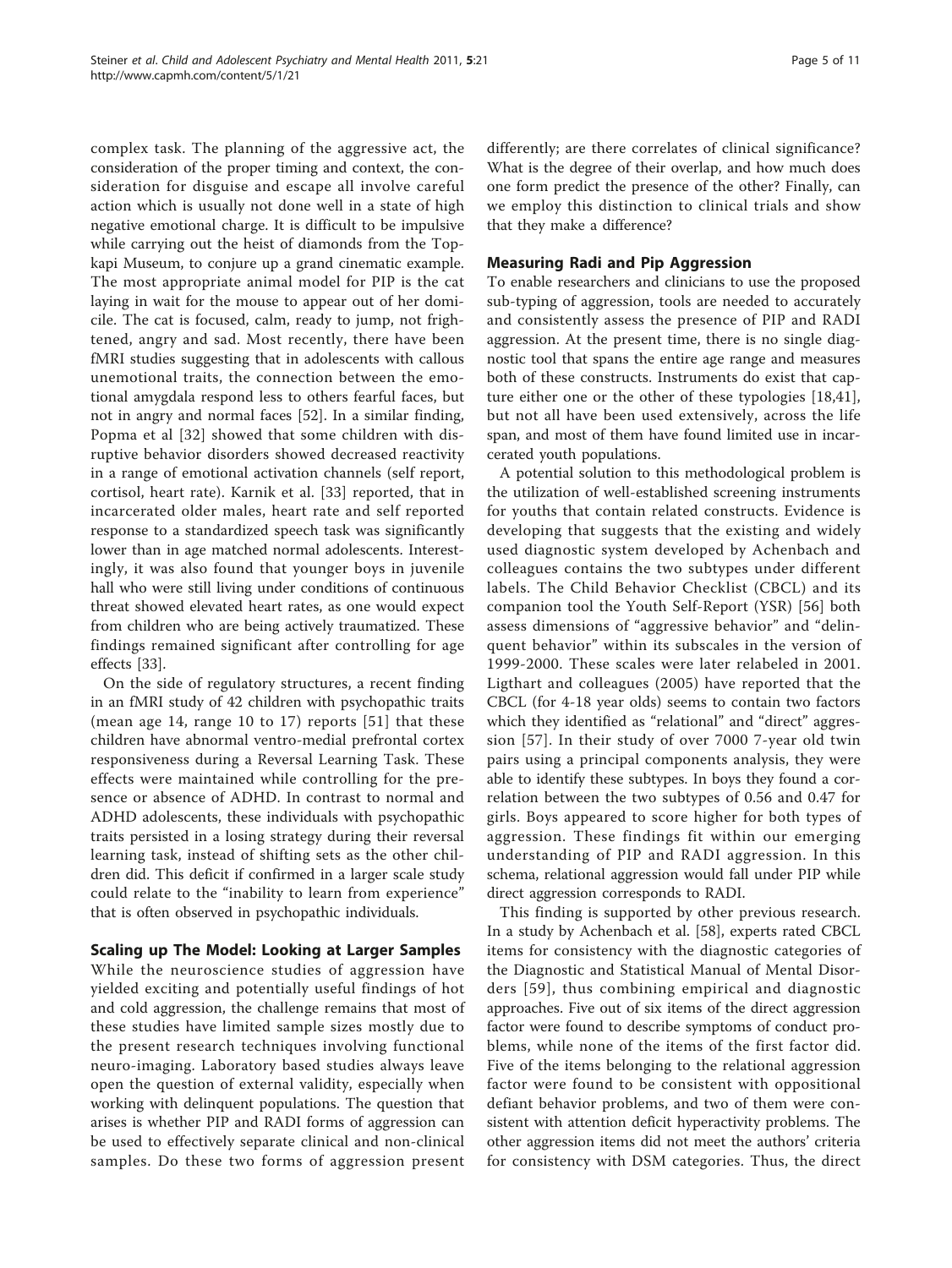aggression factor resembles a fairly specific DSM-IV diagnosis of conduct disorder, whereas the relational factor resembles oppositional defiant disorder.

In order to settle this issue within our proposed theoretical model, we engaged three experts in studies of aggression to re-classify the existing items of the Achenbach system contained in aggression and delinquent behavior [[60\]](#page-10-0). These re-classifications were done independently and blindly. There was 90% concordance between the three raters. Three items could not be classified. The resultant "hot and "cold" aggression subscales had a Cronbachs's alpha of .75 and .82 respectively. The new scales and the existing Achenbach "aggression" and "delinquency" scales correlated highly significantly and above 0.9. Thus, a decision was made to use the original YSR scales to preserve norms and continuity, and having established that for our purposes YSR delinquency would be now a proxy for "cold aggression - PIP", while YSR aggression would be a proxy for "hot aggression-RADI".

# The Empirical Testing of This Approach in Samples of High Ecological Validity

In this section, we will summarize work by our group of clinician-researchers that seeks to establish convergent, discriminate and predictive validity of the proposed bipartite model [[60](#page-10-0),[61](#page-10-0)].

The studies are available in a recent publication that also provides fuller access to measures, analyses, and results [\[62](#page-10-0)]. In order to establish a basic rates of prevalence of PIP and RADI in a normal high school population, Steiner and colleagues [[61](#page-10-0)] examined the characteristics of subjects standardized scores in the top two percent of the distribution in the YSR Version 1991 [[56\]](#page-10-0) aggression and delinquent behaviors dimensions respectively, as well as the overlap between the two dimensions. These analyses were performed in a previously described high school sample ( $N = 1434, 44\%$ boys, ethnically diverse; mean age 16, SD = 1) [[63\]](#page-10-0). This is a sample of students from two suburban high schools who completed self-report measures of demographics and the YSR. The demographic Facts About You scale [[63\]](#page-10-0), also reports on subjects self reported happiness with themselves, their defensiveness on a Likert scale ranging from 1-9, with nine being the happiest or most defensive. Age normed means are available.

Using these tools in this sample there were several interesting findings. 12% percent of these youth presented with problems in RADI aggression only; 9% with problems in PIP aggression only; and 5% with combined problems. As expected, boys were more likely to have problems with all forms of aggression combined, than girls (27% vs. 20%). In addition, the distribution of PIP vs. RADI and their combination was also different between genders. In all categories, boys surpassed girls (RADI only 12% vs. 10%, PIP only 10% vs. 6%, and combined 5% vs 4%; ( $X^2 = 12.3$ ; df = 3, p = 0.007). But, as one would expect from a population based sample, most high school students (73-80%), regardless of gender, did not have problems with any form of aggression.

In order to examine the connections between the two forms of aggression, age, happiness, defensiveness and psychopathology, we performed Pearson's Correlation coefficients between the relevant variables. The two forms of aggression, RADI and PIP, correlated significantly with each other: Person's  $r = .44$ ,  $p < .001$ , showing that to some extent these two forms of aggression are related, although the degree of overlap only accounted for about 16% of the variance. Thus, it seems that most high school students do not have problems with these two forms of aggressive behavior, however; there is a small number that have problems with both forms. Importantly, there are subsets of youths that have problems with one form or another, supporting the argument that these two subtypes can be differentiated on a descriptive and behavioral level. In the same study, the authors also tested differential associations of these forms of aggression, and found that, by and large emotional charged RADI aggression had consistently stronger correlations with the other YSR subscales of psychopathology (Pearson r's ranging from 0.38 to 0.62, with a mean of 0.50, all  $p's < 0.001$ ). The strongest correlation was with Attention Problems (0.69), but Anxiety and Depression also showed a highly significant association of 0.46. By contrast, emotionally cold aggression showed more moderate associations (range 0.28 to 0.42, with a mean of 0.33; all  $p's < 0.001$ ). The strongest association was with thought problems  $(r = 0.42)$ .

In order to examine unique contributions of these variables onto each subtype of aggression, all YSR variables were entered into a linear regression model, along with control variables, such as age, gender, defensiveness and general happiness. The two subtypes of aggression were both significantly predicted, but by a different profile of independent variables (RADI r squared of .55 (F  $= 140$ ;  $p < .001$ ). In addition to PIP, all the other psychopathology scales made unique contributions as well. The most significant facilitating contributors were, in descending order: symptoms of anxiety and depression, attention and thought problems. Somatic complaints and social problems contributed more modestly. Withdrawal, Age and Happiness were protective, (i.e. stood in a negative relationship to the presence of RADI aggression). The independent variable set for PIP also resulted in a significant formula (r squared .40;  $F =$ 77.03,  $p < .001$ ), and again, RADI, the other form of aggression also contributed most to the presence of PIP. However, the remainder of the independent predictors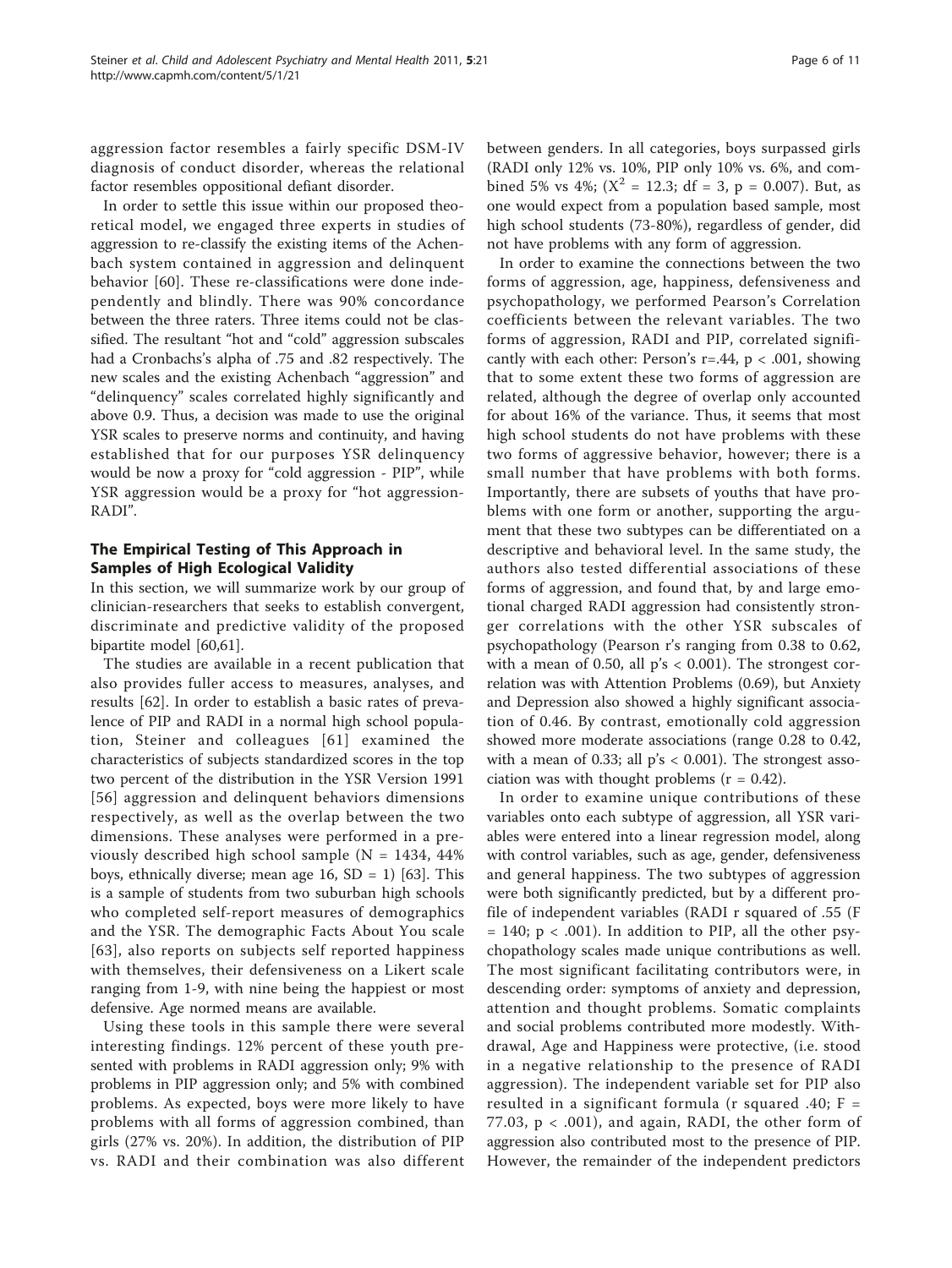were different in the case of PIP. Attention problems and withdrawal, both were positive predictors of PIP. Most importantly, anxiety and depression was a protective factor against PIP aggression, as were being defensive and happy. Youths with problems in PIP aggression were not anxious and depressed (i.e. emotionally compromised). They had trouble with attention and tended to withdraw. All these analyses in this large and diverse high school sample support the contention that while there is overlap between RADI and PIP constructs, several important differences between them emerge. Particularly noteworthy is the change in relationship between anxiety and depression: a facilitator for RADI, they become protective against PIP. Youth who struggle with emotional upheaval are more likely to become emotionally aggressive as the model described above would posit.

These results immediately raise the question as to whether similar frequencies and relationships can be found in incarcerated youths, who have well documented problems with aggression in all forms and, as mentioned above, with psychopathologies, especially trauma related psychopathology. Finding similar separations between these two subforms of aggression in such samples would considerably strengthen the argument that this typology is ecologically valid. One also would hope that these manifestly disordered youths would show much higher levels of disturbance on the parameters measured in the high school study, showing that the model also has discriminate validity. The following studies used the magnifying lens of manifestly and chronically very aggressive youths, (i.e. a sample of incarcerated boys and girls) [\[9](#page-9-0)[,61](#page-10-0)].

Using a previously described data base of 790 consecutively admitted youths [[9\]](#page-9-0) incarcerated in the California Youth Authority, we oversampled females ( $N = 140$ , 18%) in order to be to be able to examine gender effects. The mean age was  $18 \pm 1.2$  years, (range 13-22). The ethnic distribution of the sample included Whites ( $N =$ 130, 17%), African-Americans (N = 224, 28%), Hispanics  $(N = 374, 47%)$  and Other  $(N = 60, 8%)$ . This was a highly morbid sample by structured interview (SCID); excluding conduct disorder or oppositional defiant disorder, 88% (N = 571) of male and 92% (N = 129) of females had a psychiatric disorder in the prior year. Greater than 80% of both males and females met criteria for a substance use disorder. For this study, there was an expanded sets of measures available, which have been described in great detail elsewhere (9). The Achenbach YSR, 1991 version, [[56\]](#page-10-0); The MAYSI [[64\]](#page-10-0); the WAI - Weinberger Adjustment Inventory [[65\]](#page-10-0), and the Drug Experience Questionnaire [[66\]](#page-10-0). Our choice of measures was driven by the findings in the high school sample and other previous work with incarcerated youths where we were able to show that these measures all had age appropriate norms. We and others were able to show that they have concurrent [\[65\]](#page-10-0) discriminate [[67](#page-10-0)] and predictive validity [[68,69](#page-10-0)] in this severely compromised population.

The use of the MAYSI permitted us to examine more specifically the effects of traumatic incidents and Drug and Alcohol Abuse on our YSR variable of aggression subtypes. In addition, the WAI in turn provided us with trait measures of happiness to retain the parallel results to the normal sample. The results of this study are juxtaposed to our high school result in Figure 1.

What is immediately apparent in comparing the normal and delinquent adolescents is that the normal high school sample is very distinct on these aggression dimensions from the incarcerated sample, all in the expected beneficial direction. Most incarcerated youths have problems on both dimensions (48%), and only 28% have problems with neither. RADI aggression problems as measured by the YSR are more prevalent in delinquents than normal adolescents, (11% vs. 14%) and in the PIP dimension, 4.2% normals report problems, as opposed to 21% in the delinquents ( $X^2$ = 487.4; df = 3; p = 0.0001). As was to be expected, the results confirm our hypothesis that these problems would be significantly more common in delinquents.

We also reported gender effects on both subtypes of aggression in incarcerated girls and boys. Overall, fewer boys are problem free than girls (77% vs. 73%). Boys have more problems with PIP aggression (14% vs. 5%) while girls report higher levels of RADI aggression (19% vs. 9%). This is of special interest, as we have reported that girls have almost twice the rates of psychopathology in this population, especially trauma related psychopathology [\[68](#page-10-0)]. Thus, we would expect delinquent girls to have more problems with RADI.

Reporting on the associations between psychopathology and the subtypes of aggression, a distinct picture emerges: Both forms of aggression correlate significantly

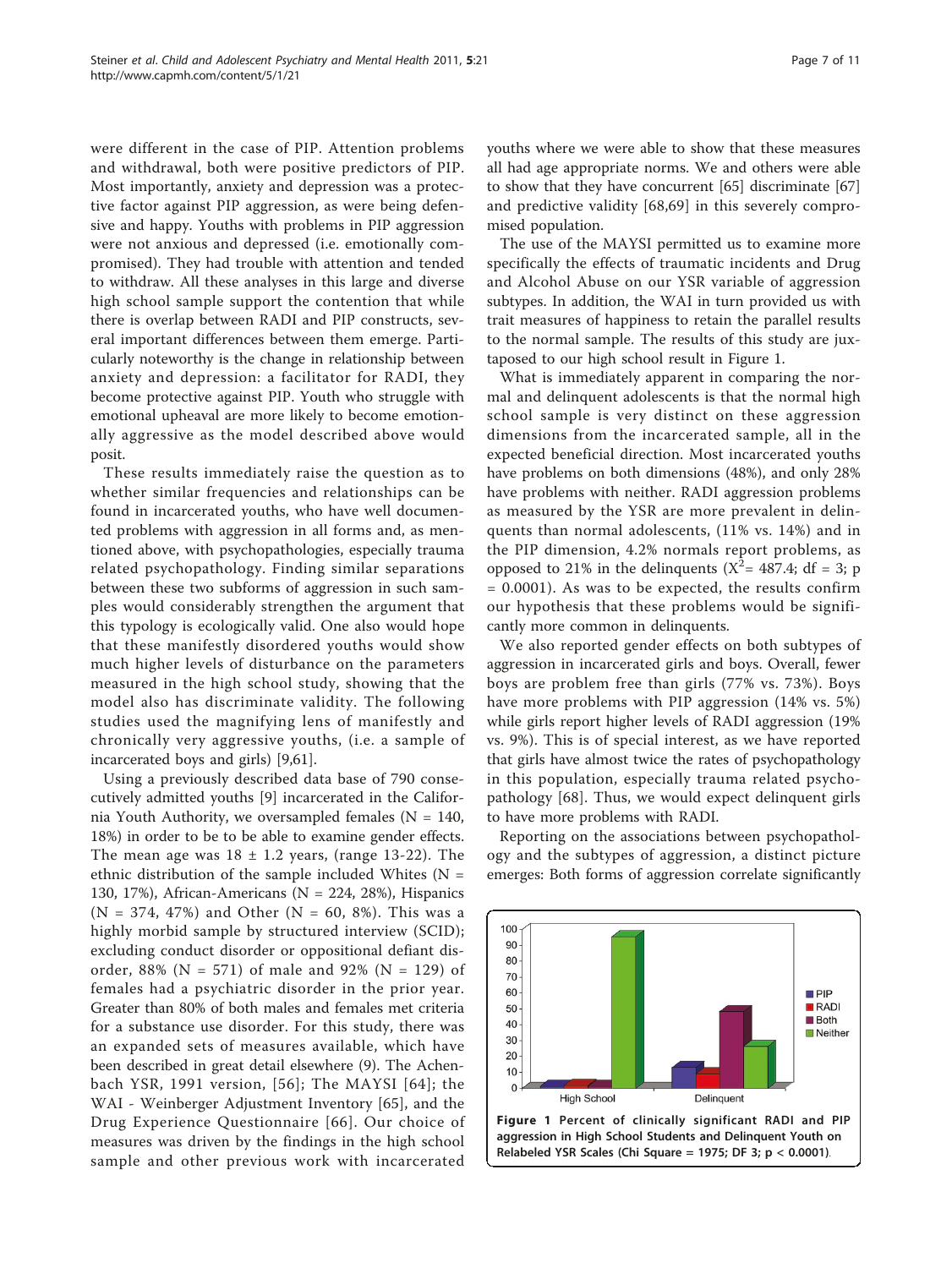with each other, more strongly in the delinquent sample than in the normal high school adolescents (Pearson's r  $= 0.53$ ,  $p < .001$ ). But even with this stronger association, each subtype of aggression accounts only for about 26% of the variance in the other. This supports the proposed separation of the RADI and PIP subtypes, even in this extremely compromised sample.

Both forms of aggression also correlate significantly with all symptoms subscales of the YSR. In the aggregate, as in the normal sample, RADI aggression continues to show stronger correlation coefficients than PIP aggression with measures of psychopathology. (RADI Pearson's r mean 0.42, range from 0.27 to 0.53; versus PIP Pearson's R mean 0.26, range from 0.18 to 0.39). Our addition of the MAYSI also permitted us to expand the correlations to Traumatic Experiences and Alcohol/ Drug Use - both additional subscales which we did not have available in the normal high school sample. As we expected, RADI showed a stronger relationship than PIP with traumatic experiences ( $r = 0.36$  vs. 0.28, both  $p's <$ 0.001). Interestingly, the pattern was reversed for the subscale Alcohol/Drug Use: PIP aggression has the stronger relationship with this subscale than RADI ( $r =$ 0.41 versus 0.27, both  $p's < 0.001$ ). In incarcerated youths, higher levels of PIP aggression is positively associated with more abuse of alcohol and drugs. This relationship has not been reported before and should be explored further. Entering all these variables, along with control variables into a linear regression to find unique contributions of these variables onto each subtype of aggression, we entered them into a linear regression, expanding the predictor variables by the MAYSI subscales of traumatic events and drug and alcohol abuse.

This procedure produced distinct predictor formulas for the two subtypes of aggression just as they had in the normal high school sample. In addition, the independent predictor formulas between the normal high school sample and the delinquent sample also remained very similar. The YSR psychopathology subscales, augmented by the two MAYSI subscales of trauma and alcohol/drug abuse, and the control variables of happiness, age, gender and defensiveness resulted in an r squared of 0.55 (F = 140;  $p < 0.001$ ) for RADI aggression. The most significant facilitating unique contributors were, in descending order: PIP aggression, symptoms of anxiety and depression, and thought problems. Withdrawal and MAYSI Alcohol and Drug abuse had a protective effect, meaning that youth experiencing problems in these domains were less likely to manifest problems with RADI aggression. By contrast, PIP predictors also resulted in a significant formula (r squared 0.40;  $F = 77.03$ ,  $p < 0.001$ ). The most important unique facilitating contributions came from RADI aggression, Attention problems, and Thought problems, and the MAYSI alcohol/drug abuse variable, and anxiety/depression, in contrast to RADI aggression, and just like in the normal high school sample, had a protective effect. This means that incarcerated youths who were anxious and depressed were less likely to report problems with PIP aggression. Traumatic experiences did not make any unique contribution to either form of aggression in incarcerated youths. We take this to mean that we are dealing with a ceiling effect, given that almost 80% of these youths reported non-normative untoward events. Most of the traumatic contribution is probably contained in the reports of anxiety and depression, which were shown to be in the opposite relationship for PIP and RADI, just like in the high school sample. Symptoms of anxiety and depression facilitate RADI problems, as the model presented above would posit, while they lessen the chances that an individual reports problems with PIP aggression. The consistency of findings in these two relatively large adolescent samples with such different backgrounds is encouraging.

#### Implications for Treatment

The subtyping of aggression presents a new opportunity to reconsider our approach to treatment for disruptive behaviors in children and adolescents. A complete review of the treatment literature is beyond the scope of this review. We will only focus briefly on the implications of our findings thus far for the use of medications, psychotherapy and sociotherapy. It may well be that the two subtypes of aggression will have differential treatments. The PIP type will probably need interventions which help the child learn alternative ways of achieving desired outcomes, and a means to learn social norms other than aggression in a more "top down" oriented approach. There have been some encouraging effects of the application of Dialectic Behavioral Therapy, Cognitive Behavior Therapy and Parent effectiveness Training in youths with significant psychopathology [\[70](#page-10-0)].

We would expect these techniques to work for both forms of aggression, in contradistinction to psychopharmacology, which targets symptoms on more dedicated neurocircuitry and systems. Perhaps the RADI type which is increasingly being shown to run on more dedicated circuits in close connection with the threat detection system, will benefit more from a "bottom up" approach, as they seem prime candidates for medication treatment. In one consensus paper on treatments from the AACAP-Stanford-Howard Workgroup on Maladaptive Juvenile Aggression [[27](#page-9-0)], we concluded that there are different treatment needs for children characterized as one or the other aggressive subtype. The workgroup felt that reactive children displayed more social skills deficits and were likely to face experienced psychosocial problems later in development. By contrast, while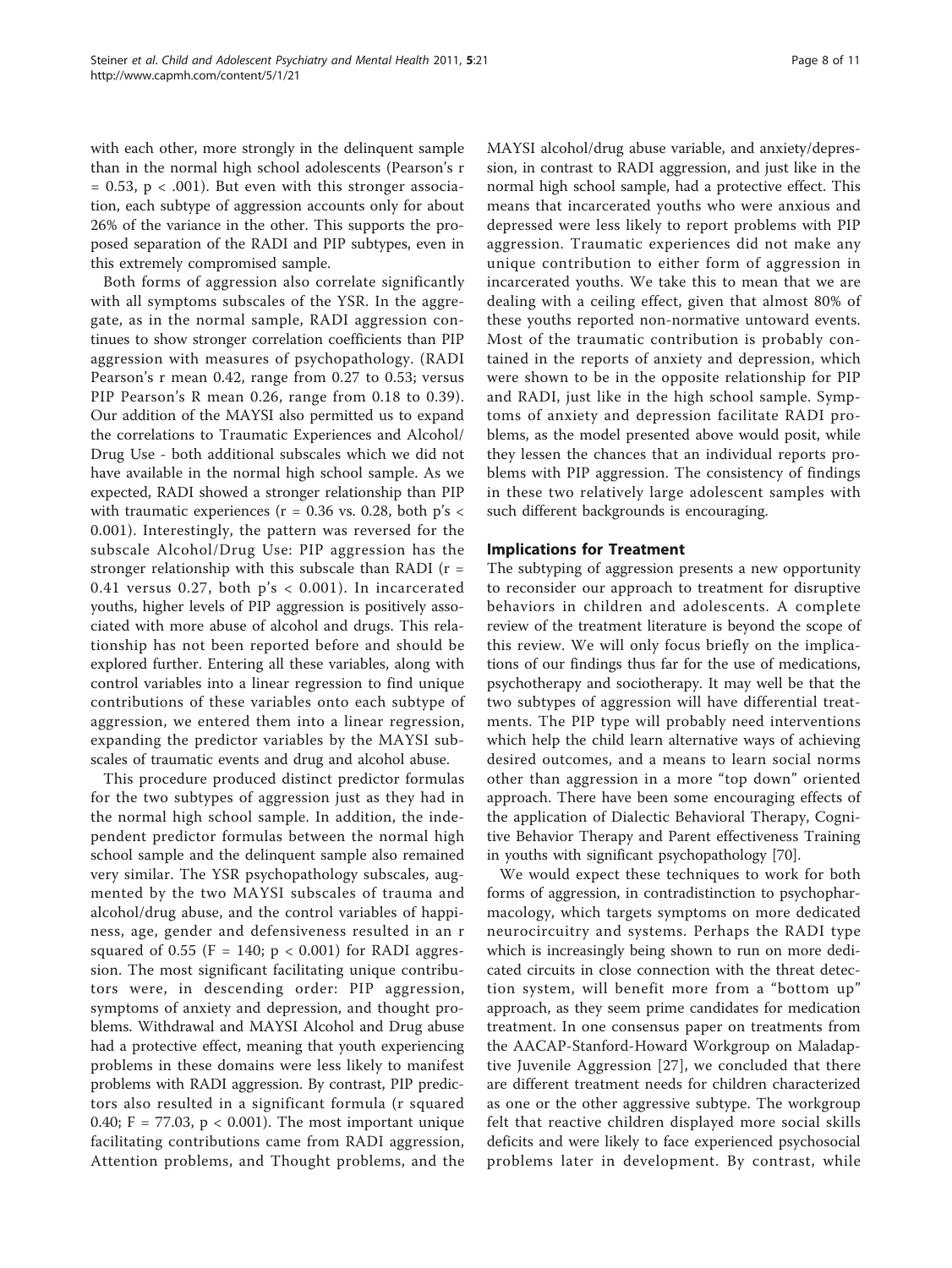proactive children had better social skills, they tended to end up in situations where their aggression was reinforced, and in fact might even lead to desired goals. It was felt that this formulation led to a poorer prognosis for proactive children and youth, and also pointed to a more comprehensive, top down type intervention, such as is presented by the behavioral therapies cited above.

To address some of these issues in further detail and specifically to contend with the rising use of psychotropic medications for the treatment of childhood aggression, the Food & Drug Administration (FDA) convened an expert panel to develop guidelines for the use of medications in the context of impulsive aggression [\[37](#page-10-0)]. The panel found impulsive aggression to be factor across a range of psychiatric disorders and that its construct seems to be similar across these disorders. They further concluded that the current research should focus on well designed studies that look at the presentation of impulsive aggression within existing DSM-IV classified disorders, and that clinical trials data from these studies can inform the use medications. The panel use examples of DSM diagnoses of ADHD, autism, PTSD and bipolar disorder within which impulsive aggression could be effectively studied. The panel gave explicit guidelines as to how to design these studies, and these should form the basis for future research.

As a final test of the RADI/PIP division of aggression and its disturbances, we explored what its effects are by re-analyzing an existing data base along the lines suggested by the discussion so far in our recent publication [[71\]](#page-10-0).

Fifty-eight delinquent males, were treated with low or therapeutic doses of Divalproex Sodium (DVP), in a randomized clinical trial, double blind and placebo controlled, which we have published previously [[72](#page-10-0)-[74\]](#page-10-0). Subjects were subtyped into High Distress Conduct Disorder (HDCD) and Low Distress Conduct Disorder (LDCH) which corresponds with individuals who had committed highly emotionally charged (RADI) and carefully planned, unemotional (PIP) aggressive acts respectively. Results showed that response rates to DVP were significantly higher among HDCD subjects (64%) than among LDCD subjects (22%) in the high-dose treatment group ( $p = 0.03$ ). These results support the utility of antikindling agents such as DVP in treating patients with disorders characterized by the RADI pattern of aggression, including those with severe CD. They also lend further support to the distinction between these two forms of aggression by showing that they predict different distinct patterns of response to medications that reduce negative emotionality [\[71\]](#page-10-0).

Analyses of this kind can probably applied to other important data bases which report on the psychopharmacology of aggression. As in this previous study, we would expect that other agents, such as atypicals, SSRI's and SNRI's and mood stabilizers should show efficacy predominantly against RADI aggression, in the context of other psychopathologies, such as bipolar disorder, depression, anxiety disorder and Posttraumatic Stress Disorder [[40,75](#page-10-0)].

Our redefined subdivision of aggression most likely also has important implications for the taxonomy of disorders of aggression. The current labels of Oppositional defiant disorder and conduct disorder, while having some congruent and discriminant validity, suffer from the main problem that they are too encompassing and vague, with little positive predictive value. Furthermore, they rarely lead the clinician to any specific interventions along the lines suggested by the current subdivision above. Reshaping the descriptive diagnostic criteria to create two diagnostic spectrums, along the lines of acute, chronic and low grade disorders of RADI and PIP aggression, respectively, might make these labels considerably more useful, as we have argued in a previous publication [[16\]](#page-9-0). The developing differential neurocognitive profiles of the two spectra also supports this argument [\[21\]](#page-9-0).

### Conclusion

Our findings support the existence of two relatively distinct forms of aggression in large, modern samples of normal and delinquent youths of high ecological validity. The proposed subtyping of aggression into PIP and RADI has additional support from history, the law and cognitive neuroscience. We are able to show gender effects and modest age effects. We also are able to show that of the two forms of aggression, the emotionally hot RADI form has a much closer relationship to disturbances of emotional functioning, as in PTSD, Dissociative Disorder, Bipolar Disorder. These findings suggest that we should pursue further subtyping of disruptive behavior more systematically, as it appears that these acts of hot emotional RADI aggression are a legitimate target for psychopharmacological and other trauma specific interventions. Reanalyses of existing data sets shed new light on the positive contributions this further distinction of disruptive behavior can make. In the case of the diagnostic labels of disruptive behavior disorders, we are in need of finer distinctions that can lead clinicians to more specific clinical interventions which in turn, promise to improve hitherto unimpressive treatment outcomes of delinquents and patients with disruptive behavior.

#### Acknowledgements

This paper is an invited summary of a recent keynote address to The Second International Congress of The European Association for Forens Child and Adolescent Psychiatry, Psychology and Other Involved Professions, 10<sup>th</sup> of September, 2010, Basel, Switzerland.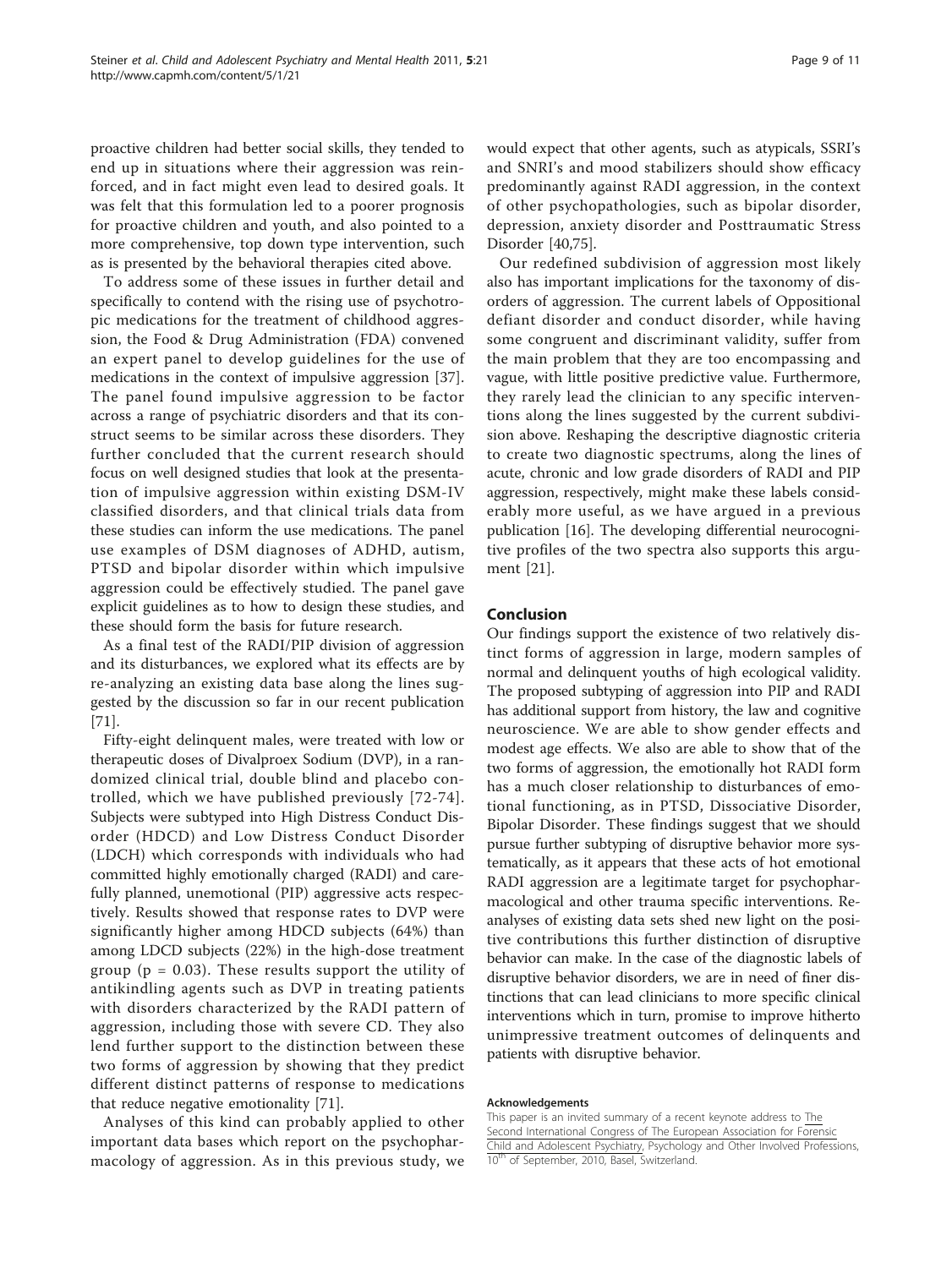<span id="page-9-0"></span>The article processing charge (APC) of this manuscript has been funded by the Deutsche Forschungsgemeinschaft (DFG).

#### Author details

<sup>1</sup>Stanford University School of Medicine, Department of Psychiatry and Behavioral Sciences, 401 Quarry Road, Stanford, California, 94305, USA. <sup>2</sup>University of Chicago, Department of Psychiatry & Behavioral Neuroscience, Chicago, Illinois, USA. <sup>3</sup>Medical University of Vienna, Department of Child and Adolescent Psychiatry, Vienna, Austria. <sup>4</sup>Kinder- und Jugendpsychiatrischer Dienst des Kantons Zürich, Zürich, Switzerland. <sup>5</sup>University of Washington, Seattle, Washington, USA. <sup>6</sup>National Institute of Mental Health, Washington, District of Columbia, USA. <sup>7</sup>University of California, Davis, California, USA.

#### Authors' contributions

This review was designed and written by HS. MS and NK have significantly contributed in terms of the conception of the article and the acquisition of data. JH and BP were essentially involved in drafting the manuscript and revised it critically. CC, JB and RH prepared the analysis and interpretation of data and contributed important intellectual content to the manuscript. All authors read and approved the final manuscript.

#### Competing interests

The authors declare that they have no competing interests.

Received: 3 January 2011 Accepted: 29 June 2011 Published: 29 June 2011

#### References

- 1. Veen V, Stevens G, Doreleijers T, van der Ende J, Vollebergh W: [Ethnic](http://www.ncbi.nlm.nih.gov/pubmed/20449708?dopt=Abstract) [differences in mental health among incarcerated youths: do Moroccan](http://www.ncbi.nlm.nih.gov/pubmed/20449708?dopt=Abstract) [immigrant boys show less psychopathology than native Dutch boys?](http://www.ncbi.nlm.nih.gov/pubmed/20449708?dopt=Abstract) Eur Child Adolesc Psychiatry 2010, 19:431-440.
- 2. Colins O, Vermeiren R, Vreugdenhil C, van den Brink W, Doreleijers T, Broekaert E: [Psychiatric disorders in detained male adolescents: a](http://www.ncbi.nlm.nih.gov/pubmed/20416149?dopt=Abstract) [systematic literature review.](http://www.ncbi.nlm.nih.gov/pubmed/20416149?dopt=Abstract) Can J Psychiatry 2010, 55:255-263.
- 3. van Domburgh L, Vermeiren R, Blokland AA, Doreleijers TA: [Delinquent](http://www.ncbi.nlm.nih.gov/pubmed/18704675?dopt=Abstract) [development in Dutch childhood arrestees: developmental trajectories,](http://www.ncbi.nlm.nih.gov/pubmed/18704675?dopt=Abstract) [risk factors and co-morbidity with adverse outcomes during](http://www.ncbi.nlm.nih.gov/pubmed/18704675?dopt=Abstract) [adolescence.](http://www.ncbi.nlm.nih.gov/pubmed/18704675?dopt=Abstract) J Abnorm Child Psychol 2009, 37:93-105.
- 4. Fritz MV, Wiklund G, Koposov RA, af Klinteberg B, Ruchkin W: [Psychopathy](http://www.ncbi.nlm.nih.gov/pubmed/18502509?dopt=Abstract) [and violence in juvenile delinquents: what are the associated factors?](http://www.ncbi.nlm.nih.gov/pubmed/18502509?dopt=Abstract) Int J Law Psychiatry 2008, 31:272-279.
- 5. Ruchkin VV, Schwab-Stone M, Koposov R, Vermeiren R, Steiner H: [Violence](http://www.ncbi.nlm.nih.gov/pubmed/11886027?dopt=Abstract) [exposure, posttraumatic stress, and personality in juvenile delinquents.](http://www.ncbi.nlm.nih.gov/pubmed/11886027?dopt=Abstract) J Am Acad Child Adolesc Psychiatry 2002, 41:322-329.
- Abram KM, Choe JY, Washburn JJ, Romero EG, Teplin LA: [Functional](http://www.ncbi.nlm.nih.gov/pubmed/19465316?dopt=Abstract) [impairment in youth three years after detention.](http://www.ncbi.nlm.nih.gov/pubmed/19465316?dopt=Abstract) J Adolesc Health 2009, 44:528-535.
- 7. Bauer SM, Steiner H, Feucht M, Stompe T, Karnik N, Kasper S, Plattner B: Psychosocial background in incarcerated adolescents from Austria, Turkey and former Yugoslavia. Psychiatry Res 2010, 185(1-2):193-9.
- 8. Karnik NS, Soller MV, Redlich A, Silverman MA, Kraemer HC, Haapanen R, Steiner H: [Prevalence differences of psychiatric disorders among youth](http://www.ncbi.nlm.nih.gov/pubmed/20173266?dopt=Abstract) [after nine months or more of incarceration by race/ethnicity and age.](http://www.ncbi.nlm.nih.gov/pubmed/20173266?dopt=Abstract) J Health Care Poor Underserved 2010, 21:237-250.
- Karnik NS, Soller M, Redlich A, Silverman M, Kraemer HC, Haapanen R, Steiner H: [Prevalence of and gender differences in psychiatric disorders](http://www.ncbi.nlm.nih.gov/pubmed/19487357?dopt=Abstract) [among juvenile delinquents incarcerated for nine months.](http://www.ncbi.nlm.nih.gov/pubmed/19487357?dopt=Abstract) Psychiatr Serv 2009, 60:838-841.
- 10. Plattner B, Steiner H, The SS, Kraemer HC, Bauer SM, Kindler J, Friedrich MH, Kasper S, Feucht M: [Sex-specific predictors of criminal recidivism in a](http://www.ncbi.nlm.nih.gov/pubmed/19683609?dopt=Abstract) [representative sample of incarcerated youth.](http://www.ncbi.nlm.nih.gov/pubmed/19683609?dopt=Abstract) Compr Psychiatry 2009, 50:400-407.
- 11. Steiner H, Carrion V, Plattner B, Koopman C: [Dissociative symptoms in](http://www.ncbi.nlm.nih.gov/pubmed/12725010?dopt=Abstract) [posttraumatic stress disorder: diagnosis and treatment.](http://www.ncbi.nlm.nih.gov/pubmed/12725010?dopt=Abstract) Child Adolesc Psychiatr Clin N Am 2003, 12:231-249, viii..
- 12. Plattner B, Silvermann MA, Redlich AD, Carrion VG, Feucht M, Friedrich MH, Steiner H: [Pathways to dissociation: intrafamilial versus extrafamilial](http://www.ncbi.nlm.nih.gov/pubmed/14671454?dopt=Abstract) [trauma in juvenile delinquents.](http://www.ncbi.nlm.nih.gov/pubmed/14671454?dopt=Abstract) J Nerv Ment Dis 2003, 191:781-788.
- 13. Carrion VG, Steiner H: Trauma and dissociation in delinguent adolescents. J Am Acad Child Adolesc Psychiatry 2000, 39:353-359.
- 14. Plattner B, The SS, Kraemer HC, Williams RP, Bauer SM, Kindler J, Feucht M, Friedrich MH, Steiner H: [Suicidality, psychopathology, and gender in](http://www.ncbi.nlm.nih.gov/pubmed/17960977?dopt=Abstract) [incarcerated adolescents in Austria.](http://www.ncbi.nlm.nih.gov/pubmed/17960977?dopt=Abstract) J Clin Psychiatry 2007, 68:1593-1600.
- 15. Maxfield MG, Widom CS: [The cycle of violence. Revisited 6 years later.](http://www.ncbi.nlm.nih.gov/pubmed/8634734?dopt=Abstract) Arch Pediatr Adolesc Med 1996, 150:390-395.
- 16. Steiner H, Karnik N, Plattner B, Silverman M, Shaw R: Neue Ansatze zur Jugendlichen Delinquenz: Neurowissenschaften und Entwicklungs-Psychiatrie. In Jugenddelinquenz: Interdisziplinaere Theorie und Praxis. Edited by: Steinhausen H, Bessler C. Stuttgart: Kohlhammer; 2007:.
- 17. Steiner H: [Practice parameters for the assessment and treatment of](http://www.ncbi.nlm.nih.gov/pubmed/9334568?dopt=Abstract) [children and adolescents with conduct disorder. American Academy of](http://www.ncbi.nlm.nih.gov/pubmed/9334568?dopt=Abstract) [Child and Adolescent Psychiatry.](http://www.ncbi.nlm.nih.gov/pubmed/9334568?dopt=Abstract) J Am Acad Child Adolesc Psychiatry 1997, 36:122S-139S.
- 18. Steiner H, Remsing L: [Practice parameter for the assessment and](http://www.ncbi.nlm.nih.gov/pubmed/17195736?dopt=Abstract) [treatment of children and adolescents with oppositional defiant](http://www.ncbi.nlm.nih.gov/pubmed/17195736?dopt=Abstract) [disorder.](http://www.ncbi.nlm.nih.gov/pubmed/17195736?dopt=Abstract) J Am Acad Child Adolesc Psychiatry 2007, 46:126-141.
- 19. Steiner H: Handbook of Developmental Psychiatry Singapore: World Scientific and Imperial College Press; 2011.
- 20. American Psychiatric Association., American Psychiatric Association. Work Group to Revise DSM-III: Diagnostic and statistical manual of mental disorders: DSM-III-R. 3 edition. Washington, DC: American Psychiatric Association; 1987.
- 21. Blair J, Karnik N, Coccaro E, Steiner H: The Neuroscience of Aggression. In The Principles and Practice of Forensic Child and Adolescent Psychiatry. Edited by: Benedek E, Scott C, Ash P. Washington, DC: APA Press; 2009:285-298.
- 22. Aichhorn A: Wayward youth New York,: Viking Press; 1935.
- 23. Bowlby J: Forty-four juvenile thieves: their characters and home-life London,: Baillière, Tindall & Cox; 1946.
- 24. Boden JM, Fergusson DM, Horwood LJ: [Risk factors for conduct disorder](http://www.ncbi.nlm.nih.gov/pubmed/20970700?dopt=Abstract) [and oppositional/defiant disorder: evidence from a New Zealand birth](http://www.ncbi.nlm.nih.gov/pubmed/20970700?dopt=Abstract) [cohort.](http://www.ncbi.nlm.nih.gov/pubmed/20970700?dopt=Abstract) J Am Acad Child Adolesc Psychiatry 2010, 49:1125-1133.
- 25. Redl F, Wineman D: Children Who Hate: The Disorganization and Breakdown of Behavior Controls Glencoe, Illinois: The Free Press; 1951.
- 26. Lorenz K: Das sogenannte Böse zur Naturgeschichte der Aggression Wien: Dr. G Borotha-Schoeler; 1963.
- 27. Connor DF, Carlson GA, Chang KD, Daniolos PT, Ferziger R, Findling RL, Hutchinson JG, Malone RP, Halperin JM, Plattner B, et al: [Juvenile](http://www.ncbi.nlm.nih.gov/pubmed/16841631?dopt=Abstract) [maladaptive aggression: a review of prevention, treatment, and service](http://www.ncbi.nlm.nih.gov/pubmed/16841631?dopt=Abstract) [configuration and a proposed research agenda.](http://www.ncbi.nlm.nih.gov/pubmed/16841631?dopt=Abstract) J Clin Psychiatry 2006, 67:808-820.
- 28. Steiner H, Redlich A: Child Psychiatry And Juvenile Justice. In Child Psychiatry. Edited by: Lewis M. New York: Williams 2002:1417-1425.
- 29. Cleckley HM: The mask of sanity. 3 edition. St. Louis,: Mosby; 1955.
- 30. Raine A, Lee L, Yang Y, Colletti P: [Neurodevelopmental marker for limbic](http://www.ncbi.nlm.nih.gov/pubmed/20807962?dopt=Abstract) [maldevelopment in antisocial personality disorder and psychopathy.](http://www.ncbi.nlm.nih.gov/pubmed/20807962?dopt=Abstract) Br J Psychiatry 2010, 197:186-192.
- 31. Caspi A, Hariri AR, Holmes A, Uher R, Moffitt TE: [Genetic sensitivity to the](http://www.ncbi.nlm.nih.gov/pubmed/20231323?dopt=Abstract) [environment: the case of the serotonin transporter gene and its](http://www.ncbi.nlm.nih.gov/pubmed/20231323?dopt=Abstract) [implications for studying complex diseases and traits.](http://www.ncbi.nlm.nih.gov/pubmed/20231323?dopt=Abstract) Am J Psychiatry 2010, 167:509-527.
- 32. Popma A, Jansen LM, Vermeiren R, Steiner H, Raine A, Van Goozen SH, van Engeland H, Doreleijers TA: [Hypothalamus pituitary adrenal axis and](http://www.ncbi.nlm.nih.gov/pubmed/16831519?dopt=Abstract) [autonomic activity during stress in delinquent male adolescents and](http://www.ncbi.nlm.nih.gov/pubmed/16831519?dopt=Abstract) [controls.](http://www.ncbi.nlm.nih.gov/pubmed/16831519?dopt=Abstract) Psychoneuroendocrinology 2006, 31:948-957.
- 33. Karnik NS, Popma A, Blair J, Khanzode L, Miller SP, Steiner H: [Personality](http://www.ncbi.nlm.nih.gov/pubmed/18622978?dopt=Abstract) [correlates of physiological response to stress among incarcerated](http://www.ncbi.nlm.nih.gov/pubmed/18622978?dopt=Abstract) [juveniles.](http://www.ncbi.nlm.nih.gov/pubmed/18622978?dopt=Abstract) Z Kinder Jugendpsychiatr Psychother 2008, 36:185-190.
- Yang Y, Raine A: [Prefrontal structural and functional brain imaging](http://www.ncbi.nlm.nih.gov/pubmed/19833485?dopt=Abstract) [findings in antisocial, violent, and psychopathic individuals: a meta](http://www.ncbi.nlm.nih.gov/pubmed/19833485?dopt=Abstract)[analysis.](http://www.ncbi.nlm.nih.gov/pubmed/19833485?dopt=Abstract) Psychiatry Res 2009, 174:81-88.
- 35. Pardini DA, Fite PJ: [Symptoms of conduct disorder, oppositional defiant](http://www.ncbi.nlm.nih.gov/pubmed/20970701?dopt=Abstract) [disorder, attention-deficit/hyperactivity disorder, and callous](http://www.ncbi.nlm.nih.gov/pubmed/20970701?dopt=Abstract)[unemotional traits as unique predictors of psychosocial maladjustment](http://www.ncbi.nlm.nih.gov/pubmed/20970701?dopt=Abstract) [in boys: advancing an evidence base for DSM-V.](http://www.ncbi.nlm.nih.gov/pubmed/20970701?dopt=Abstract) J Am Acad Child Adolesc Psychiatry 2010, 49:1134-1144.
- 36. Pardini DA, Frick PJ, Moffitt TE: [Building an evidence base for DSM-5](http://www.ncbi.nlm.nih.gov/pubmed/21090874?dopt=Abstract) [conceptualizations of oppositional defiant disorder and conduct](http://www.ncbi.nlm.nih.gov/pubmed/21090874?dopt=Abstract) [disorder: introduction to the special section.](http://www.ncbi.nlm.nih.gov/pubmed/21090874?dopt=Abstract) J Abnorm Psychol 2010, 119:683-688.